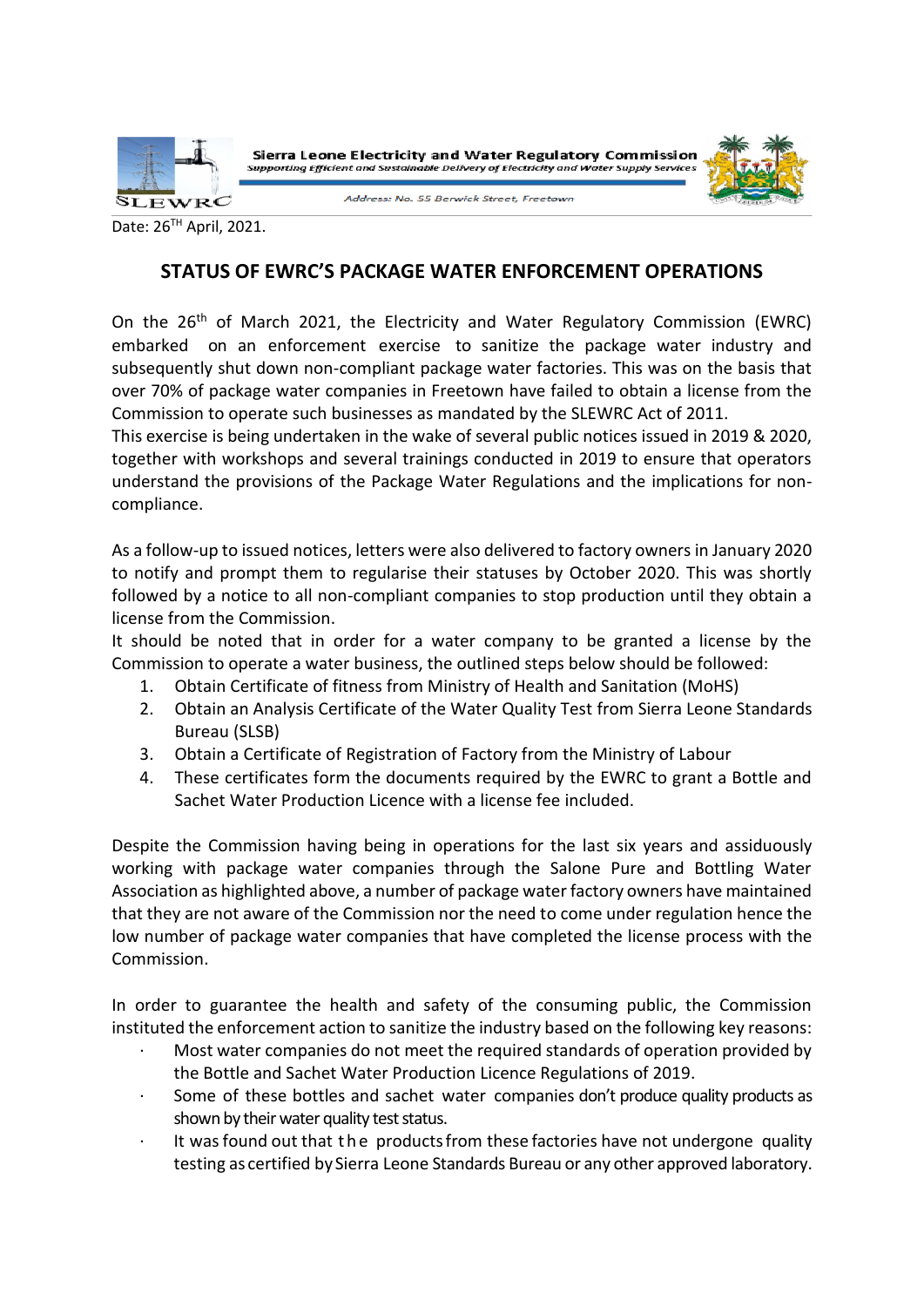- · Most package water companies operate in poor sanitary conditions
- · The unwillingness by non-compliant companies to regularise their statuses with the Commission.

The Commission's sanitization efforts have seen a number of companies being shut down in a bid to ensure the distribution of safe portable drinking water to the public. Below is a list of those companies that are found wanting due to non-compliance with the Commission's licensing requirements.

For further information, please contact the Compliance and Docketing Department of the Commission at No. 55 Berwick Street, Freetown or on +232 78275317.

|                         | <b>Name of</b>        | Date of         |                   |                           |                      |
|-------------------------|-----------------------|-----------------|-------------------|---------------------------|----------------------|
| Column1                 | <b>Factory</b>        | <b>Shutdown</b> | <b>Address</b>    | <b>Reason For Closure</b> | <b>Region/Area</b>   |
|                         |                       |                 |                   | Confrontation with        |                      |
|                         | <b>Blama Pure</b>     |                 | 58 Fourah Bay     | authorities and No        |                      |
|                         | Water<br>$\mathbf{1}$ | 26/03/2021      | Road              | licence from EWRC         | <b>Central Urban</b> |
|                         | Galaxy Aqua           |                 |                   |                           |                      |
| $\mathbf{2}$            | Pure Water            | 26/03/2021      | 11 Elk Street     | No documentation          | Central Urban        |
|                         | Hope                  |                 |                   |                           |                      |
|                         | Purified              |                 |                   |                           |                      |
|                         | Drinking              |                 |                   | No supporting             |                      |
| $\overline{\mathbf{3}}$ | Water                 | 26/03/2021      | 71 Soldier Street | documents                 | <b>Central Urban</b> |
|                         | Masem                 |                 |                   |                           |                      |
|                         | Family                |                 | 115 Fourah Bay    |                           |                      |
| 4                       | Water                 | 26/03/2021      | Road              | No water quality test     | Central Urban        |
|                         | My Choice             |                 | 39 Kennedy        | No supporting             |                      |
| 5                       | Pure Water            | 26/03/2021      | <b>Street</b>     | documents                 | <b>Central Urban</b> |
|                         | Perfect               |                 |                   |                           |                      |
|                         | Purified              |                 |                   |                           |                      |
| 6                       | Water                 | 26/03/2021      | 7 Elk Street      | No water quality test     | Central Urban        |
|                         | Plan Family           |                 | 90 Fourah Bay     | Expired                   |                      |
| $\overline{7}$          | Spring                | 26/03/2021      | Road              | documentation             | Central Urban        |
|                         | <b>Ram Spring</b>     |                 |                   |                           |                      |
| 8                       | Water                 | 26/03/2021      | 11 James Street   | No water quality test     | Central Urban        |
| 9                       | Malzid                | 26/03/2021      | 47 Robert Street  | No water quality test     | Central Urban        |
|                         | <b>Tumac Pure</b>     |                 | 135 Fourah Bay    | Incomplete                |                      |
| 10                      | Water                 | 26/03/2021      | Road              | documentation             | Central Urban        |
|                         | <b>Kings</b>          |                 |                   |                           |                      |
|                         | <b>Beverages</b>      |                 |                   |                           |                      |
|                         | (Aqua                 |                 | Regent-Grafton    | Expired                   | Western              |
| 11                      | Bravely)              | 07/04/2021      | Road              | documentation             | Urban                |

## **PACKAGE WATER COMPANIES SHUT DOWN BY THE COMMISSION FOR NON-COMPLIANCE**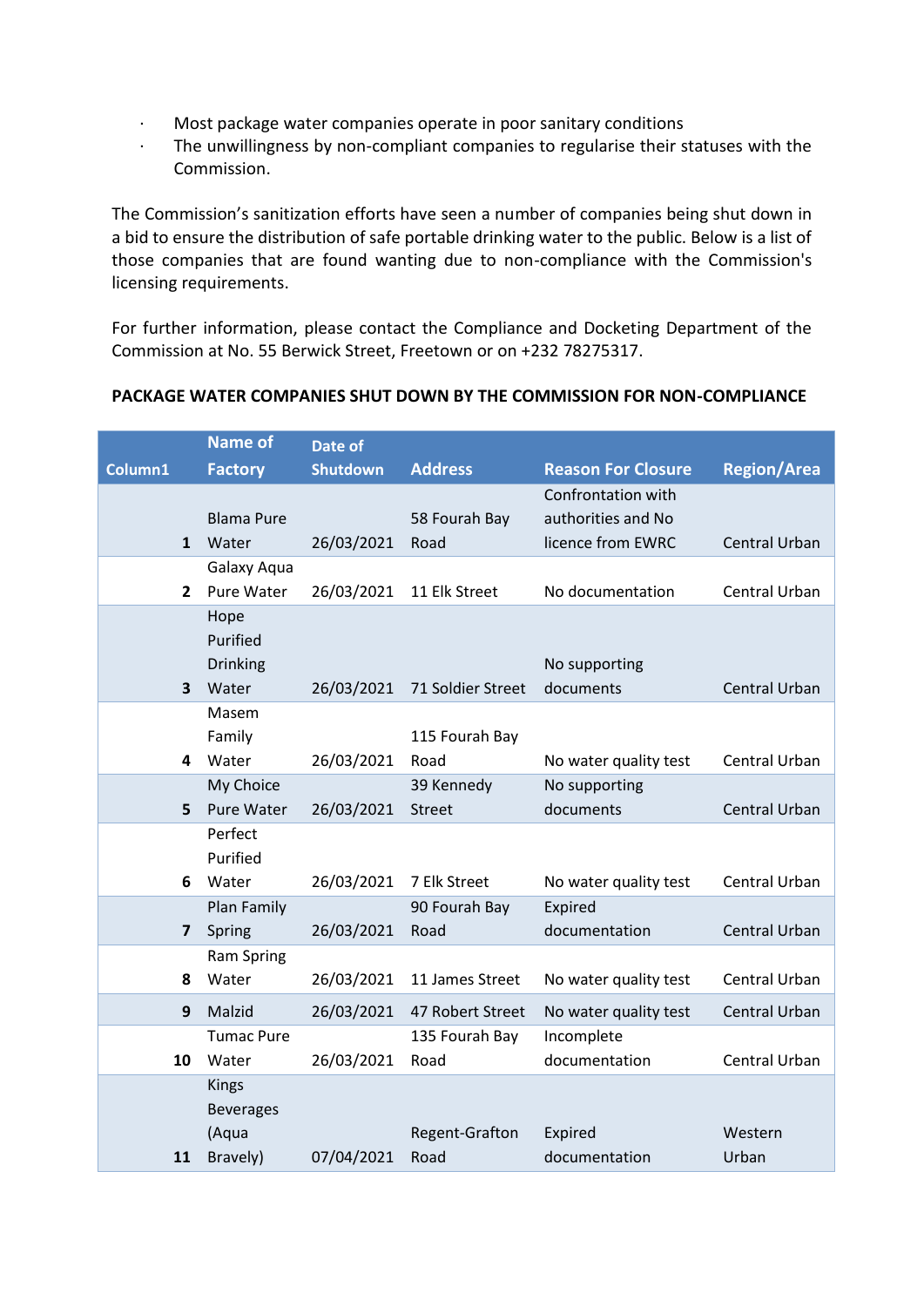|    | Asalam Pure                 |            | 161 Kissy Bye                 | Incomplete             |                      |
|----|-----------------------------|------------|-------------------------------|------------------------|----------------------|
| 12 | Water                       | 07/04/2021 | Pass Road                     | documentation          | Central Urban        |
|    |                             |            | 26 Queen                      |                        |                      |
|    | <b>Fruity Pure</b>          |            | <b>Elizabeth Road</b>         |                        |                      |
| 13 | Water                       | 07/04/2021 | <b>Kissy Dockyard</b>         | No documentation       | <b>Central Urban</b> |
|    | Mary's Pure                 |            |                               | Incomplete             |                      |
| 14 | Water                       | 07/04/2021 | Kissy Dockyard                | documentation          | Central Urban        |
|    | Imam Sadiq                  |            |                               |                        |                      |
|    | Investment                  |            |                               |                        |                      |
|    | Hayat Pure                  |            | 21B Kissy Bye                 |                        |                      |
| 15 | Water                       | 07/04/2021 | Pass Road                     | No licence from EWRC   | <b>Central Urban</b> |
|    | Ohio Pure                   |            | 61 Bye Pass                   | Incomplete             |                      |
| 16 | Water                       | 07/04/2021 | Road                          | documentation          | Central Urban        |
|    | Regent                      |            | 1 Wilberforce                 |                        |                      |
| 17 | <b>Spring Pure</b><br>Water | 07/04/2021 | Road Regent                   |                        | <b>Western Rural</b> |
|    | Amka Pure                   |            | Village<br>38F Water          | No water quality test  | Western              |
| 18 | Water                       | 07/04/2021 | <b>Street</b>                 | No documentation       | Urban                |
|    |                             |            | 1B Old Railway                |                        |                      |
|    | Ani-Lima                    |            | Line, Tengbeh                 | Incomplete             | Western              |
| 19 | Pure Water                  | 07/04/2021 | Town                          | documentation          | Urban                |
|    | Aberdeen                    |            |                               |                        |                      |
|    | Natural                     |            | 6 Kincardine                  | No water quality test, |                      |
|    | Spring                      |            | Street,                       | Non-compliance, No     | Western              |
| 20 | Water                       | 07/04/2021 | Aberdeen                      | documentation          | Urban                |
|    | Mary Fresh                  |            |                               |                        |                      |
|    |                             |            | 25 Main Motor                 |                        |                      |
|    | Purified                    |            |                               |                        |                      |
|    | Drinking                    |            | Road, Congo                   |                        | Western              |
| 21 | Water                       | 08/04/2021 | Cross                         | No water quality test  | Urban                |
|    | Diamond                     |            | 13 Vinell Dive,               |                        | Western              |
| 22 | Pure Water                  | 08/04/2021 | Congo Cross                   | No documentation       | Urban                |
|    | Sera's                      |            |                               |                        |                      |
|    | Purified                    |            | 54 Johnson                    |                        |                      |
|    | Drinking                    |            | Street,                       |                        | Western              |
| 23 | Water                       | 08/04/2021 | Aberdeen                      | No documentation       | Urban                |
|    |                             |            | Cockerill North,              |                        |                      |
|    | Dominion                    |            | Off Wilkinson                 | Incomplete             | Western              |
| 24 | Pure Water                  | 08/04/2021 | Road                          | documentation          | Urban                |
|    | Foe Pure                    |            |                               |                        |                      |
|    | <b>Drinking</b>             |            | 52 Babadorie                  | Incomplete             | Western              |
| 25 | Water<br>Vee Fresh          | 08/04/2021 | Lumley<br><b>Water Street</b> | documentation          | Urban<br>Western     |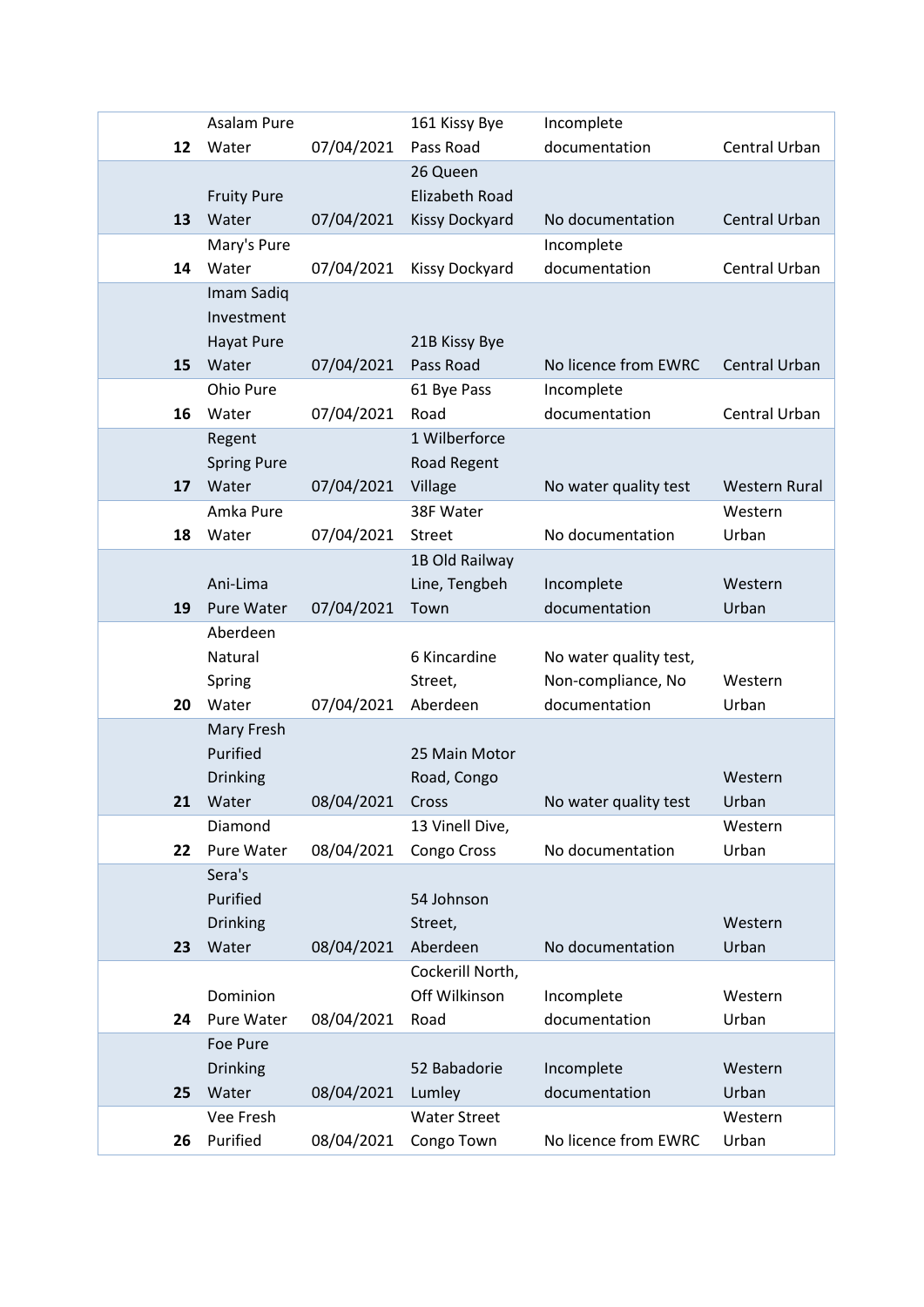|    | Drinking                               |            |                                   |                       |                      |
|----|----------------------------------------|------------|-----------------------------------|-----------------------|----------------------|
|    | Water                                  |            |                                   |                       |                      |
|    |                                        |            | 3 Wharf Road,                     |                       | Western              |
| 27 | <b>Unity Crew</b><br><b>Pure Water</b> | 08/04/2021 | Navy Drive,<br><b>Murray Town</b> | No water quality test | Urban                |
|    | De-Light                               |            | 4 Johnson Lane,                   |                       | Western              |
| 28 | Pure Water                             | 08/04/2021 | Aberdeen                          | No water quality test | Urban                |
|    | Jamboria                               |            |                                   |                       |                      |
|    | Pure                                   |            |                                   |                       |                      |
|    | <b>Drinking</b>                        |            | 5 Regent Road,                    |                       | Western              |
| 29 | Water                                  | 09/04/2021 | Lumley                            | No documentation      | Urban                |
|    | Promised                               |            | 21 Kamayama,                      |                       |                      |
|    | <b>Land Pure</b>                       |            | Regent Road.                      |                       | Western              |
| 30 | Water                                  | 09/04/2021 | Lumley                            | No licence from EWRC  | Urban                |
|    | <b>Puchu Pure</b>                      |            | <b>8c Carlton</b>                 |                       | Western              |
| 31 | Water                                  | 09/04/2021 | Carew Lane                        | No documentation      | Urban                |
|    | Precious                               |            | 293 Kamayama,                     | Incomplete            |                      |
|    | Natural                                |            | Regent Road,                      | documentation, No     | Western              |
| 32 | Spring                                 | 09/04/2021 | Lumley                            | licence from EWRC     | Urban                |
|    |                                        |            | 17 Emerson                        |                       |                      |
|    | Walcos                                 |            | Bockarie Drive,                   |                       |                      |
| 33 | Spring                                 | 15/04/2021 | Adonkia                           | No documentation      | <b>Western Rural</b> |
|    |                                        |            | Mensura Lane                      |                       |                      |
|    | Kemzo Aqua                             |            | Hamilton, Beach                   |                       |                      |
| 34 | Fina<br>Fabulous                       | 15/04/2021 | Road                              | No documentation      | <b>Western Rural</b> |
|    | Water                                  |            |                                   | No documentation, No  |                      |
| 35 | Company                                | 15/04/2021 | Solo B Drive                      | water quality test    | <b>Western Rural</b> |
|    | Global                                 |            |                                   |                       |                      |
|    | Water                                  |            |                                   |                       |                      |
| 36 | Company                                | 15/04/2021 | <b>Kissy Road</b>                 | No documentation      | Central Urban        |
|    |                                        |            | New London,                       |                       | Western              |
| 37 | <b>Super Fresh</b>                     | 16/04/2021 | Congo Cross                       | No documentation      | Urban                |
|    | Parade Pure                            |            |                                   |                       | Western              |
| 38 | Water                                  | 16/04/2021 | 3 Point Street                    | No documentation      | Urban                |
|    |                                        |            | 27 Femi Turner                    |                       |                      |
| 39 | <b>May Spring</b>                      | 16/04/2021 | Drive, Goderich                   | No documentation      | <b>Western Rural</b> |
|    |                                        |            | 29 Upper                          |                       |                      |
|    |                                        |            | Gbendembu,                        |                       |                      |
| 40 | Super Sip                              | 16/04/2021 | Goderich                          | No documentation      | <b>Western Rural</b> |
|    | H.b & Co                               |            |                                   |                       |                      |
|    | Purified                               |            |                                   |                       |                      |
|    | Drinking                               |            | 2 Main road,                      |                       |                      |
| 41 | Water                                  | 16/04/2021 | Adonkia                           | No documentation      | Western Rural        |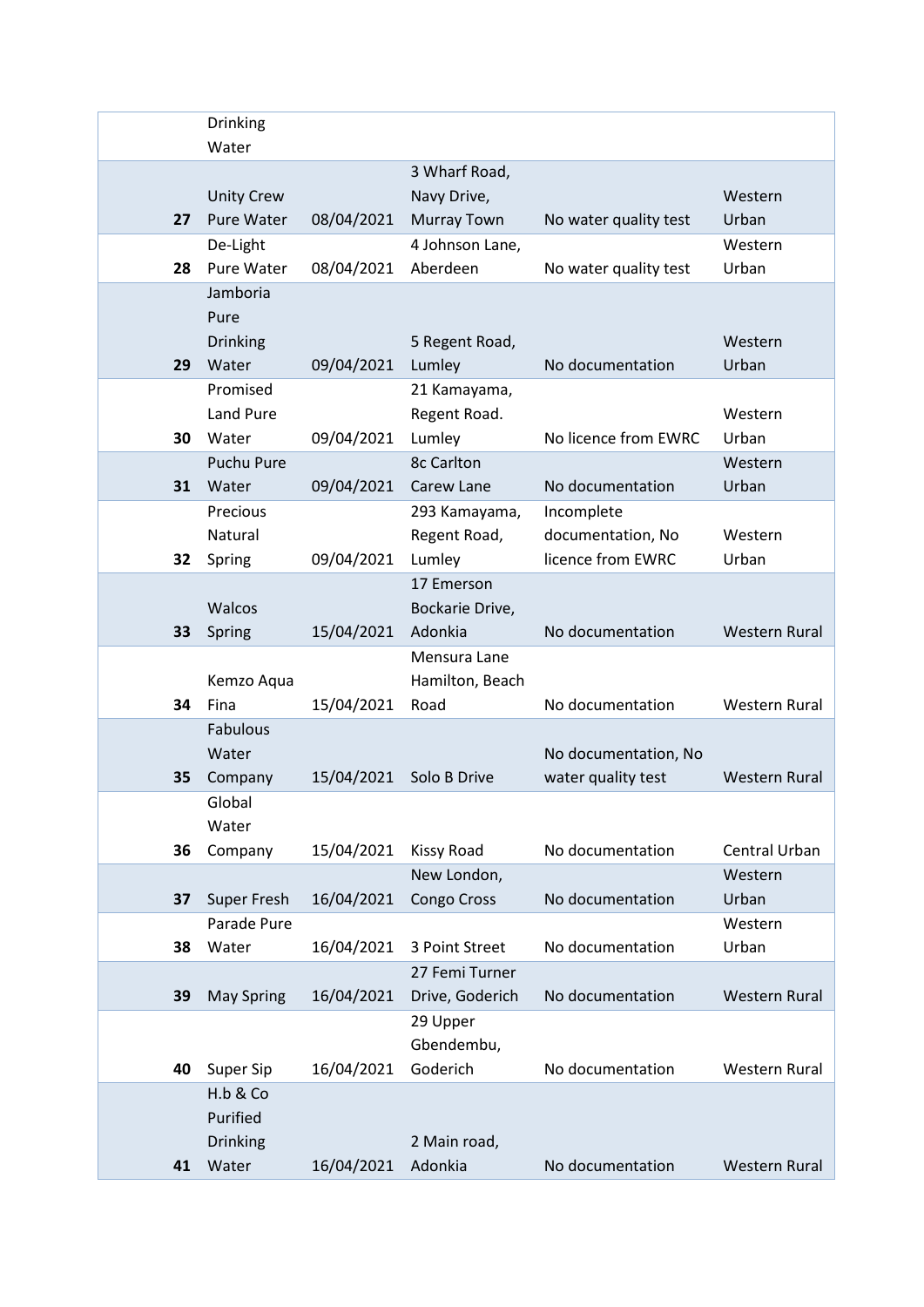|    | Climax Pure         |            | 7 Old Signal Hill             |                             | Western              |
|----|---------------------|------------|-------------------------------|-----------------------------|----------------------|
| 42 | Water               | 16/04/2021 | Road                          | No documentation            | Urban                |
|    |                     |            | 2g Babadorie                  |                             | Western              |
| 43 | Aqua Care           | 16/04/2021 | Lumley                        | No documentation            | Urban                |
|    | Fereh               |            | 71 Cockerill                  |                             |                      |
|    | Enterprise          |            | North Wilkinson               |                             | Western              |
| 44 | Pure Water          | 16/04/2021 | Road                          | No documentation            | Urban                |
|    |                     |            | <b>West Brook</b>             |                             |                      |
|    | Sweet               |            | Street, Off                   |                             |                      |
| 45 | <b>Dreams</b>       | 16/04/2021 | <b>Waterloo Street</b>        | No documentation            | <b>Central Urban</b> |
|    |                     |            | 10 Peter's Lane,              |                             |                      |
|    | Muna                |            | Marjay Town,                  |                             |                      |
| 46 | Water               | 16/04/2021 | Goderich                      | No documentation            | Western Rural        |
|    | <b>Nour Best</b>    |            |                               |                             |                      |
|    | Drinking            |            | 48 Peninsular                 |                             |                      |
| 47 | Water               | 16/04/2021 | Road, Goderich                | No documentation            | <b>Western Rural</b> |
|    | Adventure           |            | 12 Off Freetown               | No documentation, No        |                      |
| 48 | Pure Water          | 21/04/2021 | Road, Goderich                | water quality test          | <b>Western Rural</b> |
|    | Seven Star          |            |                               |                             |                      |
|    | Pure                |            |                               |                             |                      |
|    | Drinking            |            | 8 Adonkia Road,               | No documentation, No        |                      |
| 49 | Water               | 21/04/2021 | Goderich                      | water quality test          | <b>Western Rural</b> |
|    |                     |            | 37 Pike Street                |                             |                      |
|    | Mandy               |            | by Prison                     | Expired                     | Western              |
| 50 | Taste               | 21/04/2021 | Canteen                       | documentation               | Urban                |
| 51 | Aqua King           | 21/04/2021 | Lakka                         | No documentation            | <b>Western Rural</b> |
|    |                     |            | 92 GH Sanders                 |                             |                      |
|    |                     |            | Mayenkini,                    | Incomplete                  | Western              |
| 52 | Ramsam              | 22/04/2021 | Calabatown                    | documentation               | Urban                |
|    | Salliya Pure        |            |                               |                             |                      |
|    | <b>Drinking</b>     |            | 58 New London,                |                             | Western              |
| 53 | Water               | 22/04/2021 | <b>Kossoh Town</b>            | Fail water quality test     | Urban                |
|    | Fourah Bay          |            |                               |                             |                      |
| 54 | Water               | 22/04/2021 | 135A Kissy Road               | No water quality test       | Central Urban        |
|    | Saman's             |            |                               |                             |                      |
|    | Pure                |            |                               |                             |                      |
|    | <b>Drinking</b>     |            | 1 Hasting                     |                             | Western              |
| 55 | Water               | 22/04/2021 | <b>Market Road</b>            | No documentation            | Urban                |
|    | 5-Star Pure         |            | 6A Ken-George                 |                             |                      |
|    | Drinking            |            | Venue, Ferry                  |                             |                      |
| 56 | Water               | 22/04/2021 | Junction, Kissy               | Fail water quality test     | Eastern              |
|    |                     |            | New London,                   | No water quality test,      |                      |
|    | <b>Healthy Life</b> | 22/04/2021 | Koivaya Amara<br><b>Drive</b> | Incomplete<br>documentation | Western<br>Urban     |
| 57 |                     |            |                               |                             |                      |